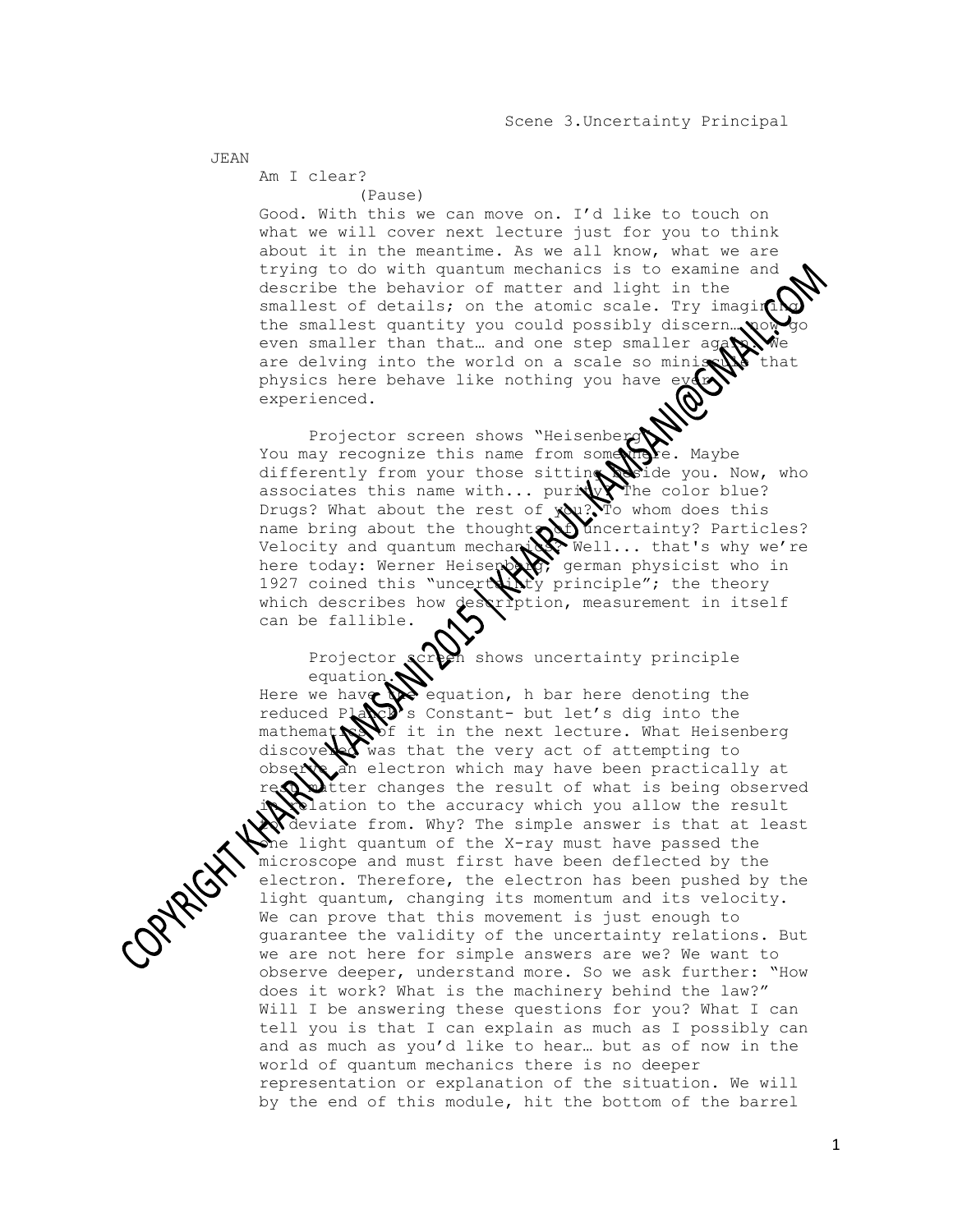of answers and explanations and then see that the barrel goes deeper to uncharted territory that we cannot even step into… Crawl into it? Maybe. I do know, however that the examination of the impossible is exactly the reason why we are all here. We will have to embark on this journey in quite an abstract and imaginative manner with little connection to our direct experience in this large physical world. Some would ask then: "Why bother? It's all in the imagined realm of abstraction" since we're just guessing… taking stabs in the dark. Heisenberg proposed the principle in order to validate quantum mechanics. He observed that if we were able to me the momentum and the position of an electron wi greater accuracy, maybe even pin point, the  $w_S$ quantum mechanics would collapse. So actuall  $\mathbf{A}$  created uncertainty in order to maintain order with the mechanics of it; perilous but essential  $\mathbb{R}$  existence of quanta matter. Please, keep this ling the the back of your minds till we meet again thank you, do stay behind if you have any questions you may have for me.

Excerpt of Scene 4.Bernini Swag

JEAN

I... I don't... unders

ALICE

Sometimes you don't there to understand. You just have to feel it.

JEAN

But that's  $\mathbb{R}$  the thing- I don't get it. I don't feel it

ALICE

a piece- this artwork that I saw the last time I ere that I thought you would like. What the artist ed to do was mash together ideas of science and ulture into one thing in order to see what came out of it. It's kind of like us I guess. We're two totally different things which some would say are totally far apart but somehow... when I saw the piece I saw how within it... in the tiny gaps in between the pieces that held it together... I could see how... at the very core... everything was sown into each other... interweaving... connecting, affecting, constructing, informing, forming this thought in my mind... that we both are actually looking at the same thing... something very impossible to see. But you know for sure that it's there so we keep breaking things down further and further into smaller and smaller details to try and observe something to the smallest level to try and make sense of the bigger things in the universe. We try to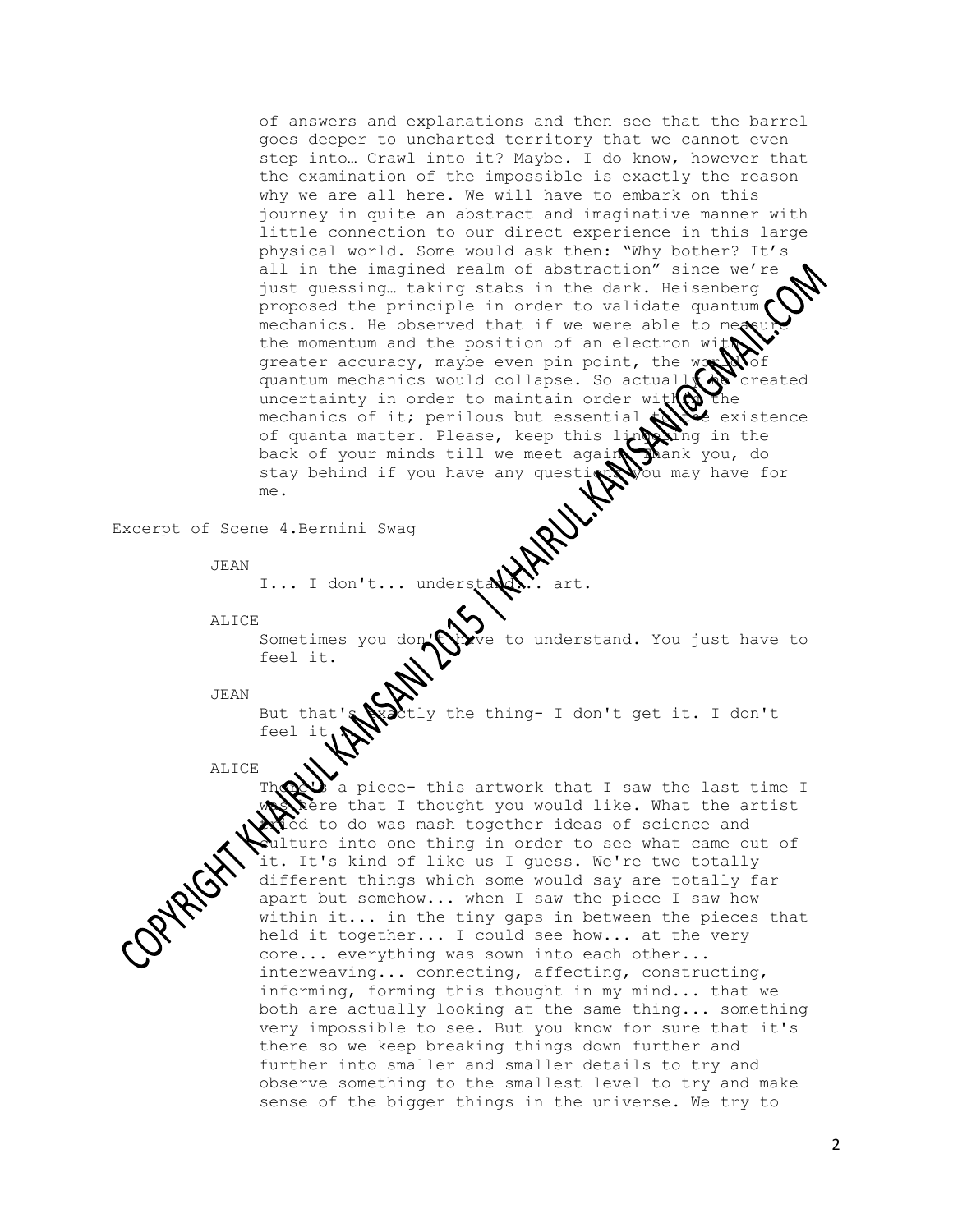separate the smallest denominators and observe the space inbetween. To make liminal space just another variable we can work with, command, manipulate and control.

JEAN

That sounds exactly what I try to do.

Excerpt of Scene 6.Discourse of Course

JEAN

Could I ask you something...? Why linguistics? You have easily become a... medical practitioner?

ALICE

Why not linguistics? Where would we be without Why quantum mechanics? The level of scient $\{Q\}$  function which you work with is out of reach to month takes years of study to comprehend the benefit which quantum mechanics bring us. Higgs Boson; what that that mean to you? Alot I'm sure, but what does  $\star$  mean to me? Alot less. To the layman? Probably not  $\bigcup_{i=1}^{\infty}$  at all. There are people who hear 'particle collider.', 'atom smashing' and think that the next big bang  $\bigotimes$  ipon us. The apocalypse, is that what you wish to bring upon us? What's the point of understanding how and  $\mathbb{W}$  electrons move? We have lived through centuries  $\sum i$  vious to the concept of their existence; surely we can ignore quantum mechanics and focus on biological endeavors... medical practice? Just because you  $\mathbb{Q} \setminus \mathbb{Q}$  understand or see something, don't discount it's reality. It's existence.

JEAN

We don't  $\mathbf{x} \in \mathbb{R}$  know what we're looking for with the Higgs Boson We're kind of making it up as we go. It's uncharted territory. We're at the beginning of the fog... we  $\cosh t$  see beyond it but we're sure something is unchart territory. We're at the beginning of the tog...<br>we can't see beyond it but we're sure something is<br>there Percy Spencer was pioneering radar and wireless thology when he chanced upon inventing the prowavable oven. These are the kind of things I remind myself about whenever I feel... stuck. We just have to keep moving on; no matter what it is. We have to leave a place to get to another.

(V.O)

 Understanding is merely the comprehension of other understandings so still... we have no idea what we are talking about, neither you nor i.

JEAN

ALICE

# (V.O)

 One thing changes everything but nothing is ever just one thing, it is a collection of many things consolidated into an idea of what we think it is.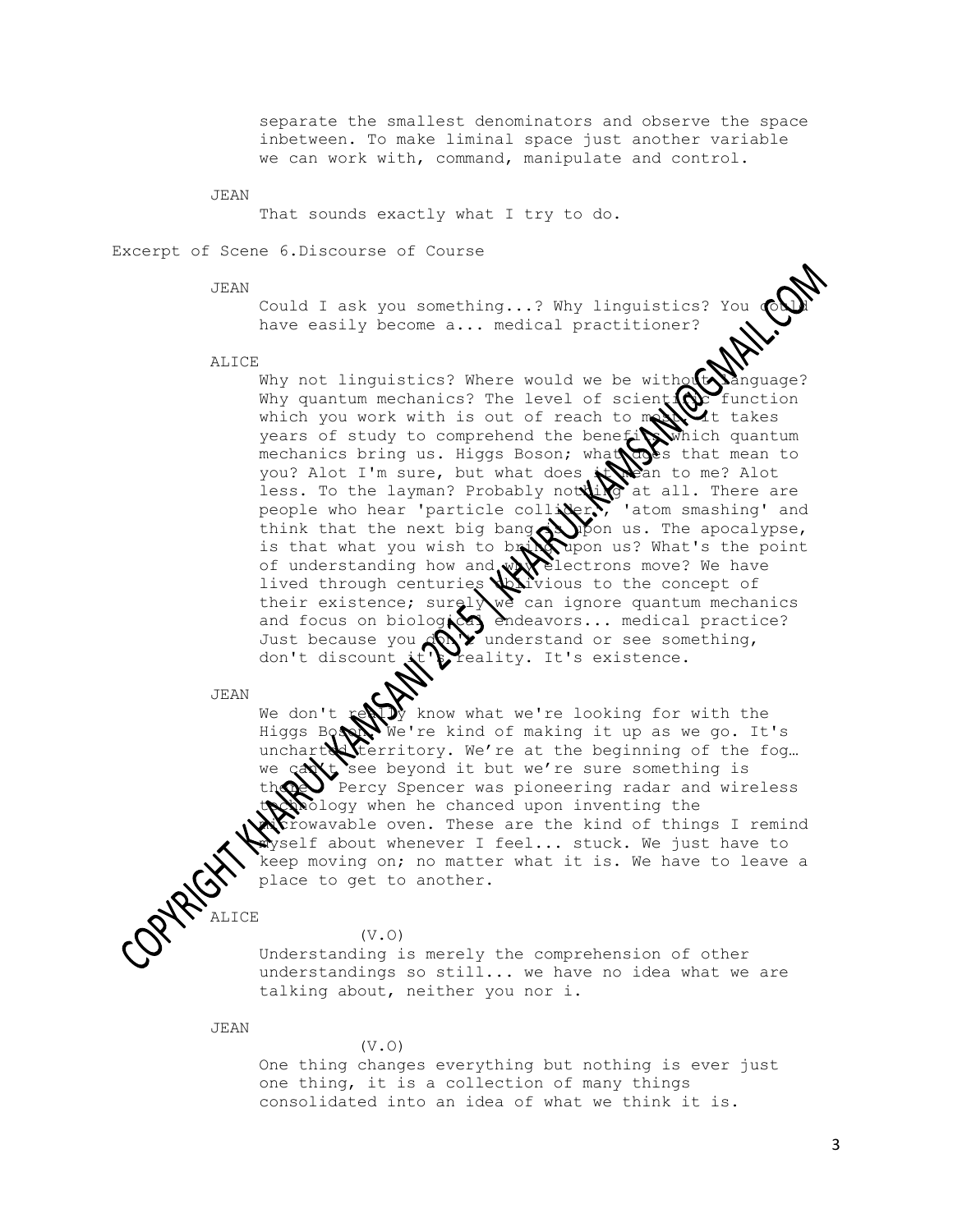everything is everything/one thing is everything. So right now you are working to identify, translate and codify all the languages in the world to create a sort of classification of each and also to be able to create bridges between languages, cultures to facilitate exchange... communication so that we can all understand each other.

# ALICE

```
 Hmm... yes...?
```
#### JEAN

Have you ever thought of... you know... one day<br>entire human race speaks only one language so<br>all understand each other at last. So that we<br>connected as a species, as a race.<br>We already do.<br>Really? entire human race speaks only one language so all understand each other at last. So that connected as a species, as a race.

# ALICE

We already do.

#### JEAN

Really?

# ALICE

It's the language of love. I'm kidding. Ok not really. But... I know what you  $\mathbb{M}$ ... That's... Why would you want to do that?

# JEAN

Isn't it better? We understand each other better, no miscommunica

# ALICE

Even peoper who speak the same language miscommunicate all the  $\blacktriangleright$  me.

# JEAN

hen we should create a language which can never be nderstood!

Excerpt of Sone 7.Xibipiio

**ALICE** 

 Something about... It's pretty hard to say it in english. There's just so much which can be quite difficult to encapsulate within a word; an english word. Which is why I enjoy learning new languages; it's these combinations of sounds to create something which is usually incomprehensible and meaningless to us english speakers but it's codified by another culture to express something that might just be influential to the very essence of what that the culture is. Like… xibipiio.